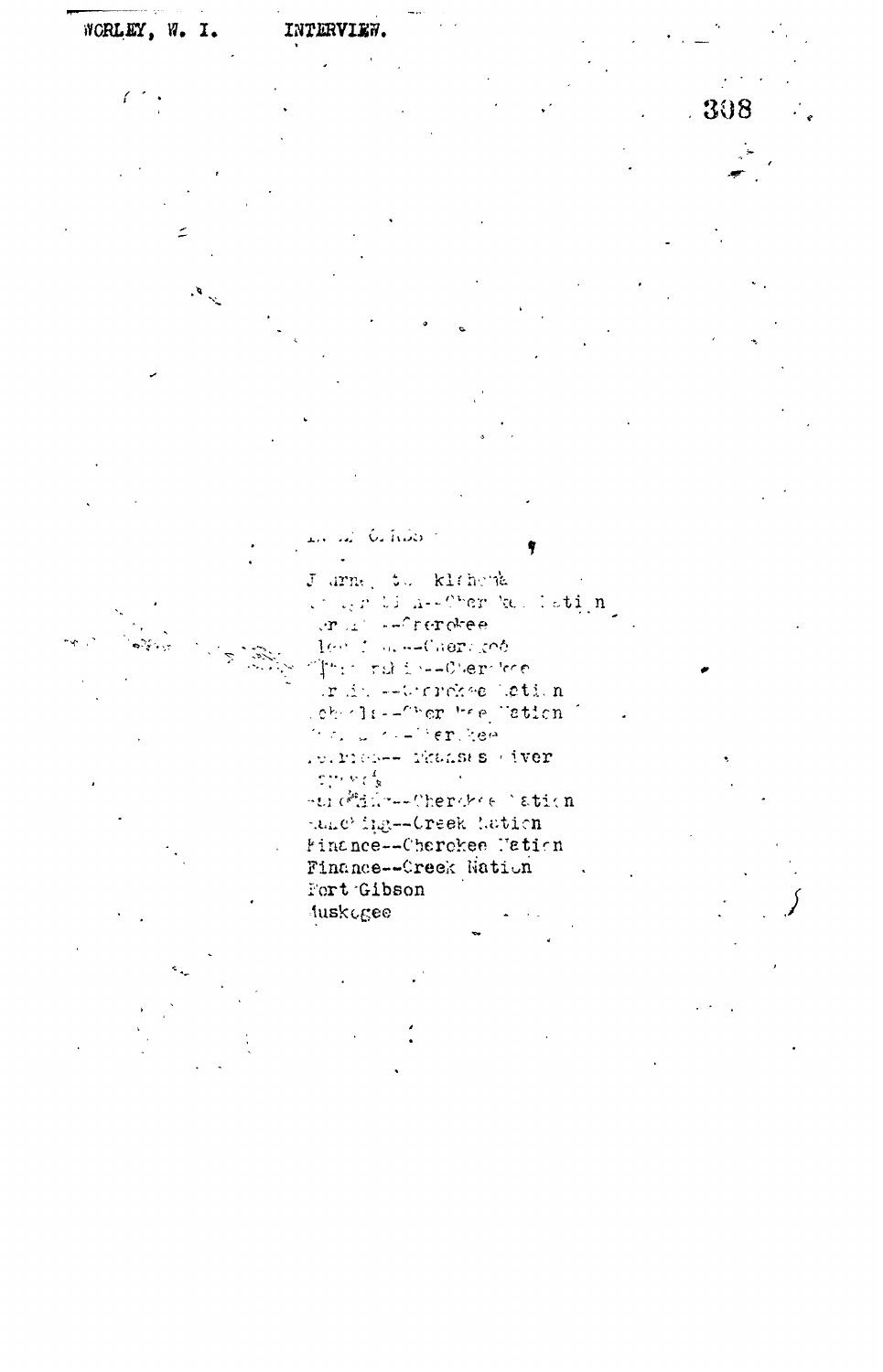## WORLEY, W. I. INTERVI

 $\cdot$  f  $\cdot$ 

INTERVIEW WITH W. I. WORLFY -922 Sú. F. St. Muskogee, Okla

FIELD WORKER L. W. HILSON. April 29, 1937

A BIOGRAPHIC SKETCH.

I am 96 years old. I was born near Jonesville, Lee County, Highnia in 1841. I we old enough at the outbreak of the Civil War but we never in that war or any war during my lifetime. During the Civil War I was very delicate and Sickly, and as Virgina was abut the same between the north and south, neither side insisted or made me get in the army. I would take the team and wagon, go to mill and to town and would haul food and supplies for the women and children who had their men folks in the ermy. Sometimes in my wagon I would have food for families both of the north and of the south.

After the war I worked as a brakeman on the Norfolk and Sestern Railroad and on the old South Atlantic and Ohio Rei lroad.

Before coming to the territory in 1887, I had married, and my son was in his teens.

My wife's folks were of herokee descent. She was from North Carolina and after we married her folks left North Carolina for Texas. They were apparently separated, never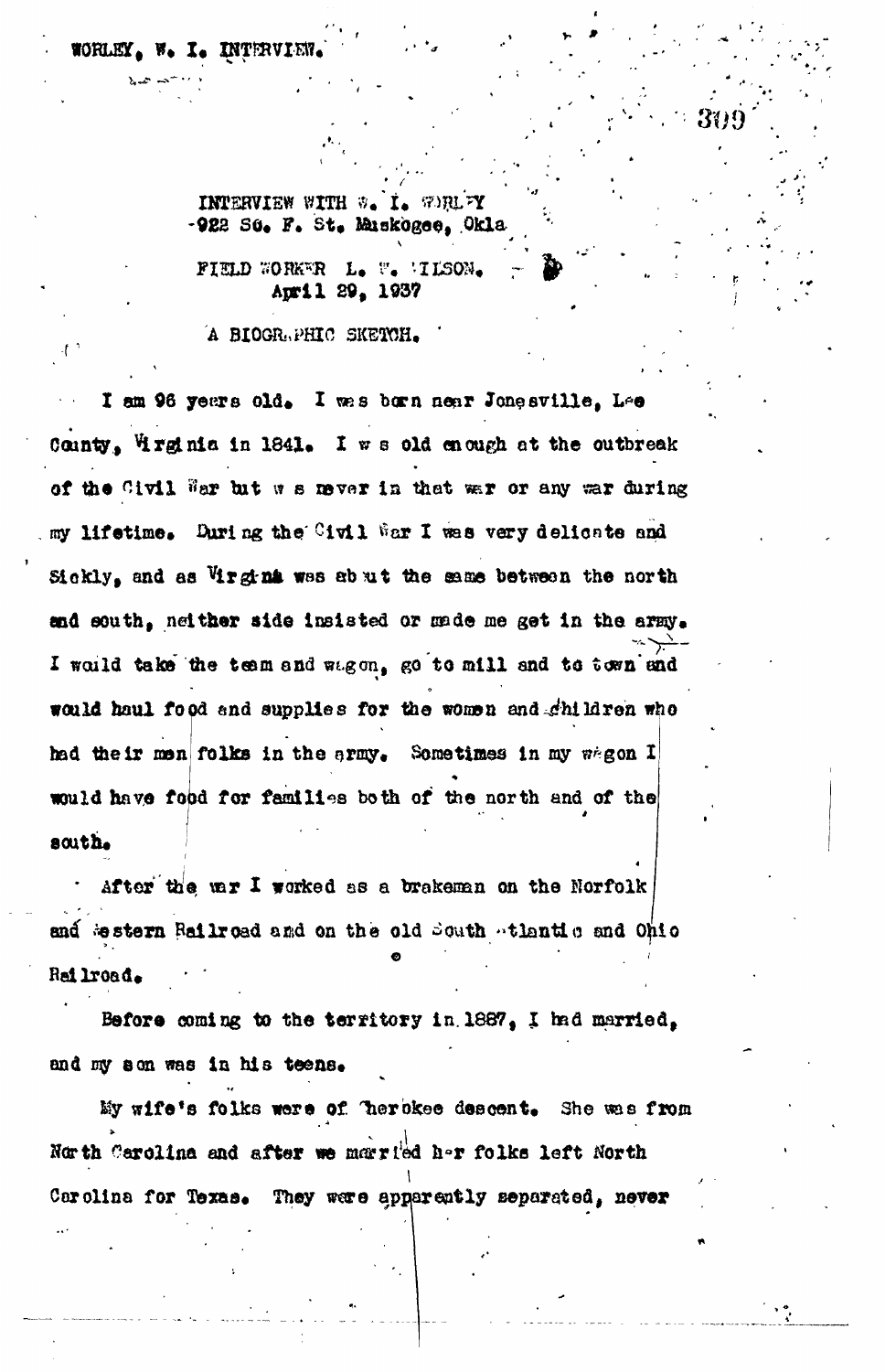$\mu$  is

*f*

**. •" ' 8 \_ •**

**•**  $\frac{1}{2}$   $\frac{310}{2}$   $\frac{310}{2}$ 

hearing from each other until one day the postmaster con ta sted us through their efforts and a correspondence was started. Mail was not handled as swiftly then as now for it had to be carried by pony express, stage coaches $'$ and steamboats/as well as railroads. Time went on and her folks finally moved into the Indian Territory at Ft. Gibson. Ifoturally she anted to see her folks and after X had bought a ticket for her and the boy to come to her folks at Ft. Gibson. Indian Territory, I only had a few dollars left and proceeded on foot myself. My wife and son traveled by rail, oll the way as the tt. Louis, Iron Mountain Southern Railroad had just completed its line from Van Buren, Arkansas to Ft. Gibson, Indian Territory shlch was the ond of the line at that time.

It took me three months and twenty days to walk from Jonesville Virginia to Ft. Gibson, Indian Territory. When I reached Alabama. I stopped and worked about three weaks to make se a little money-other than this time out,  $I$  was continually on the hike. I followed the line of the railroads.

**v**

 $\cdots$ 

I remember staying my first atght in the Indian Territory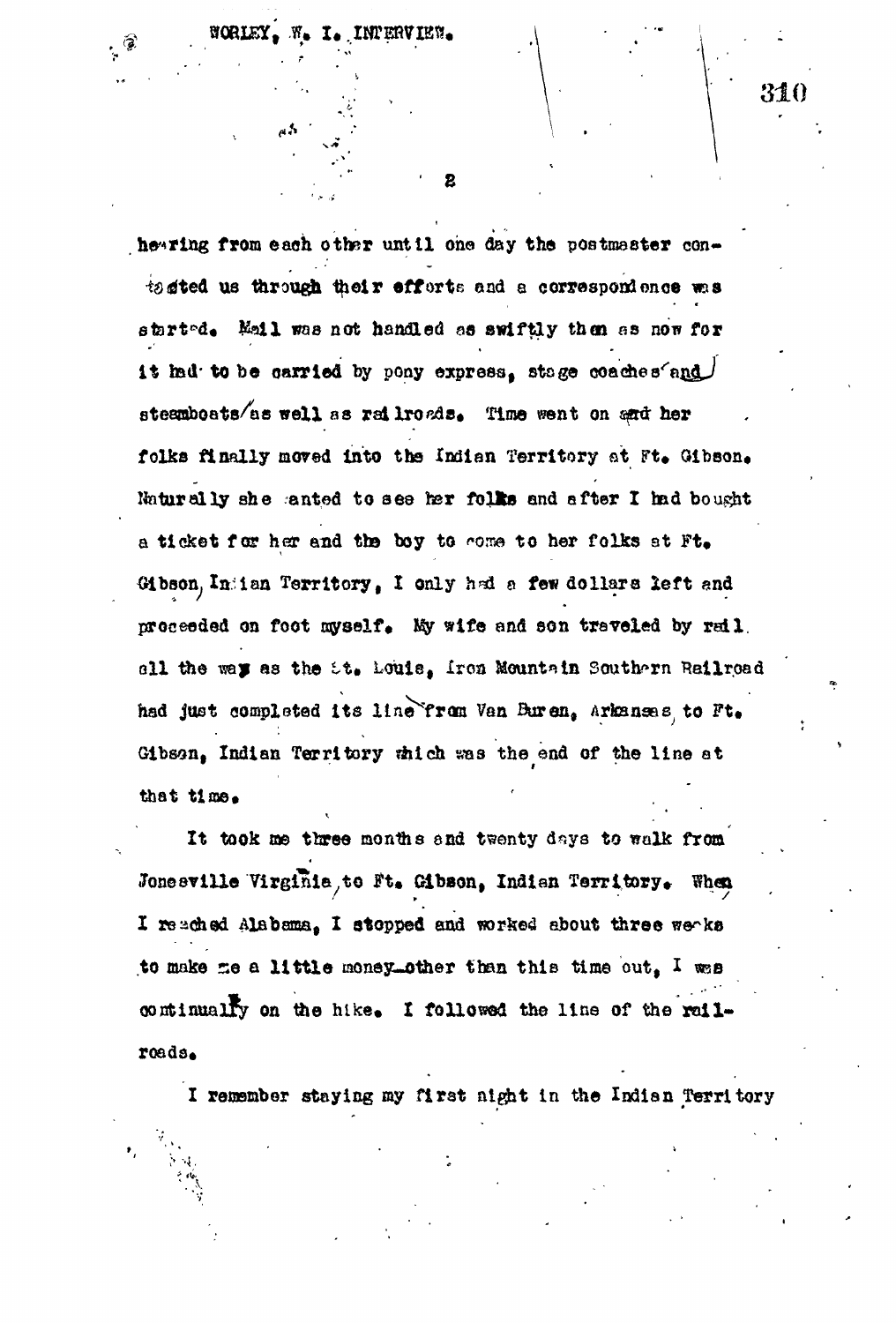I. INTERV

at Braggs, Indian Territory. I was so tired I dould go no farther, having left Van Buren, Arkansas shout an hour before daybreak and reaching Braggs, Indian Territory just at dark.

The next day I left Braggs and came to Boudinot Treek. where a section geng west to rk. I inquired the distence to Ft. Gibson and he told me, my journey was hearing its end and I wis heppy to know that I would soon see my wife and son, if my lags would only last a little longer. I gas 46 year. old then and most men at this time consider themselves too old to get a job with the raflroads and corporations but you see I was comparatively a young man to my present age.

فسينجو

As I wilked on into Ft. Gibson I poutd not pelleve my eyes for I saw my boy cross the railroad track chead of me. I shouted at him and he came running to me. I suppose you can imagine that reunion, if you have a family and have been away from them long. He and I soon found his mother. (my wife) and all the kin. It was a happy reuhion. I was so tired and hungry and of course a meal was soon prepared. That night I slept like a babe. It was the first nights sleep I had for months, when I could lie down in perfect contentment. I always worried ab ut (them and at the end of each day's 'journey, though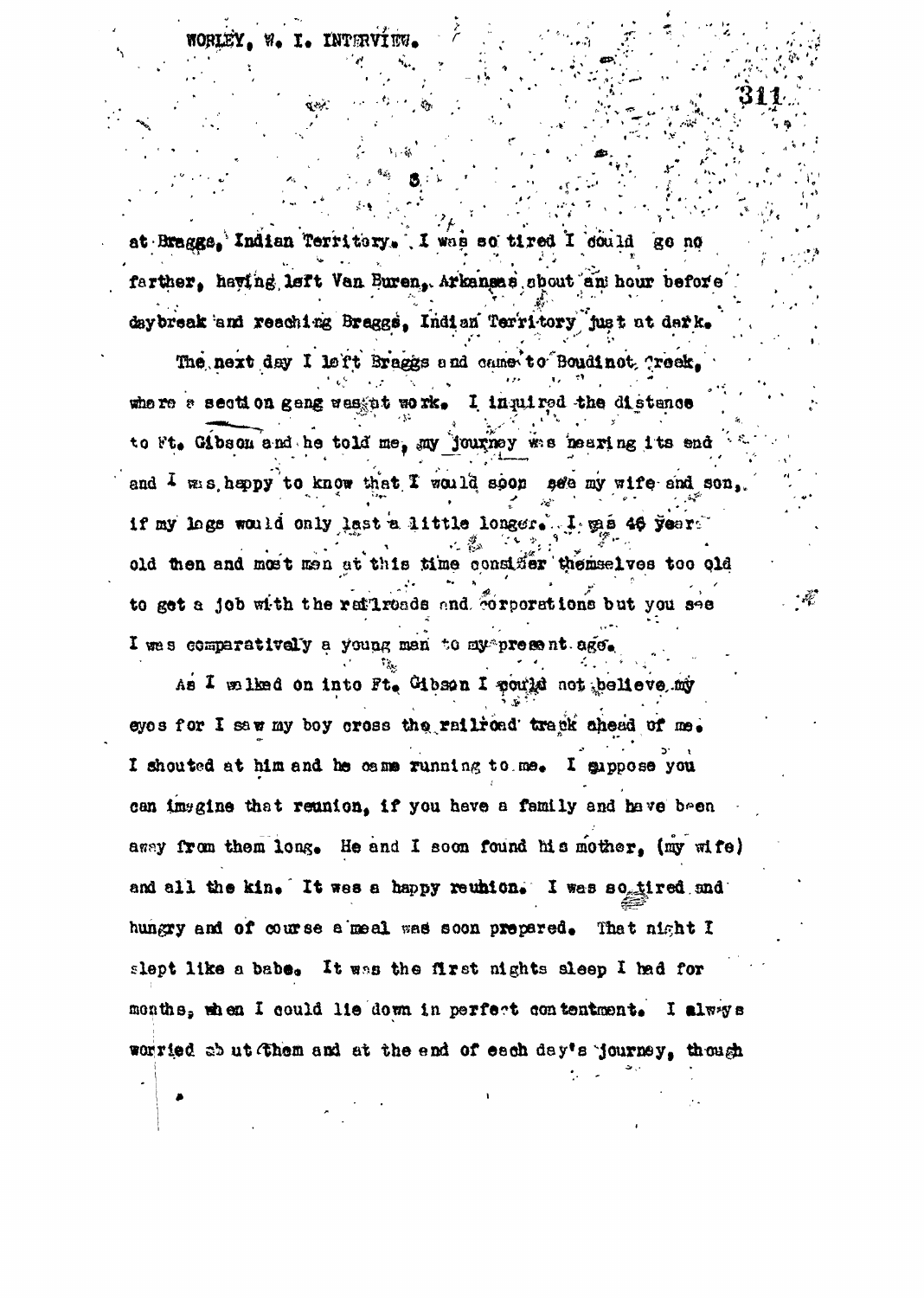## WORLEY. W. I. INTERVIEW.

tired and weary, my last thoughts were of my wife and boy. '. Before *my* career as a railroad man, I had farmed and I knew how to farm.

The next day a man named Judge Walker needed a farm hand and I went to work for him. He had to pay  $22$  per month to the Cherokee collector for a permit allowing me to work for him. My next job was farming for his son. Jack Walker, and while working for him, a permit of 75 cents was paid. The rest of my active life was spent on the farms and ranches in the Therokee and Oreck  $N_{\text{ation}}$ 

The Cherokees had their tribal laws and their officers. were elected for a term of 4 yeggs. Voters were all male persons-and had to be '18 years old or older. Elections were held under shade trees, in August. Those who could not write just told the "lerk who they wented to vote for and these names were written down by the  $@1$  erk on a slip of paper and dropped in the

**r I** ever did vote because I was not a citizen of the tribe. My wife's people never voted, even though they were cherokees because they had not been accepted as cityzens.  $\overline{\phantom{a}}$ They tried a number of times to prove that eltizenehip but something always happened.

312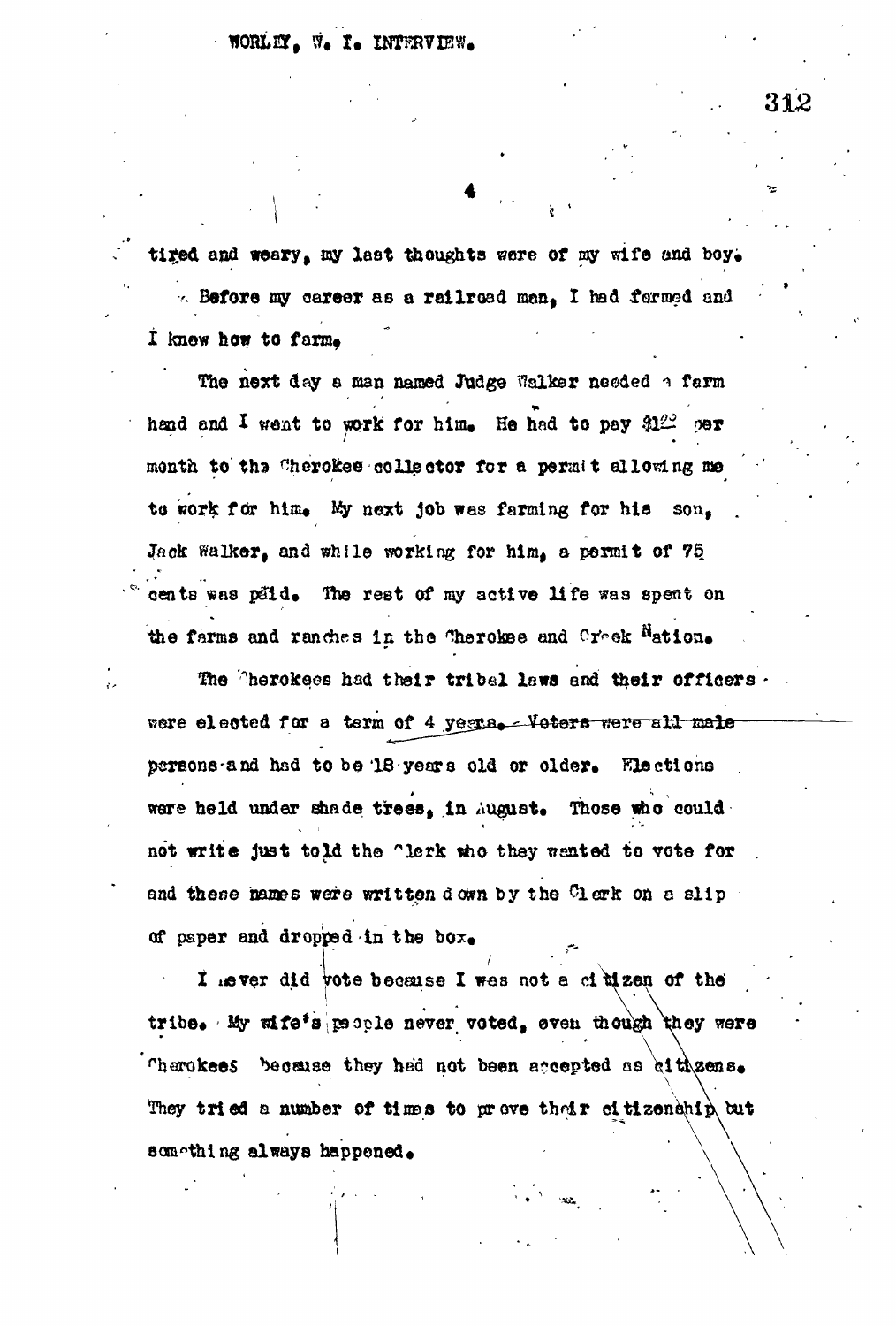WORLEY, W. I. INTERVIEW.

The Initens hed no jails, but a whipping post and punishment was meted out to their criminals by so many lashes or the offender was shot. White orininals were captured by U. S. Marshals and taken to Ft. Smith, Ark. and tried by the U. 3. Court, Judge Parker, presiding. Punishment was jail at the Federal Prison or hanging.

I never was arrested in my life.

The farm houses, barns and cribs were butlit of logs and the fences were usually split rails, stake and rider fen ces.

There were not many fences. Just the ones around the barn lots and wathrds. There were some berbwire fences around Ft. Gibson but not back in the hills.

 $\cdot$ .

The lands were all owned in common and the live stock was all on open reage. An Indian could farm all the land he wanted, if he did not infringe on his meighbor.

On the farm, we red sed cotton and corn for market and cash crops. We always raised good gardens with a variety of all common vegetables.

Mith bread stuff, gardens, wild game and forls, we all lived pretty good but of gourse had little money.

 $\sim 3\%$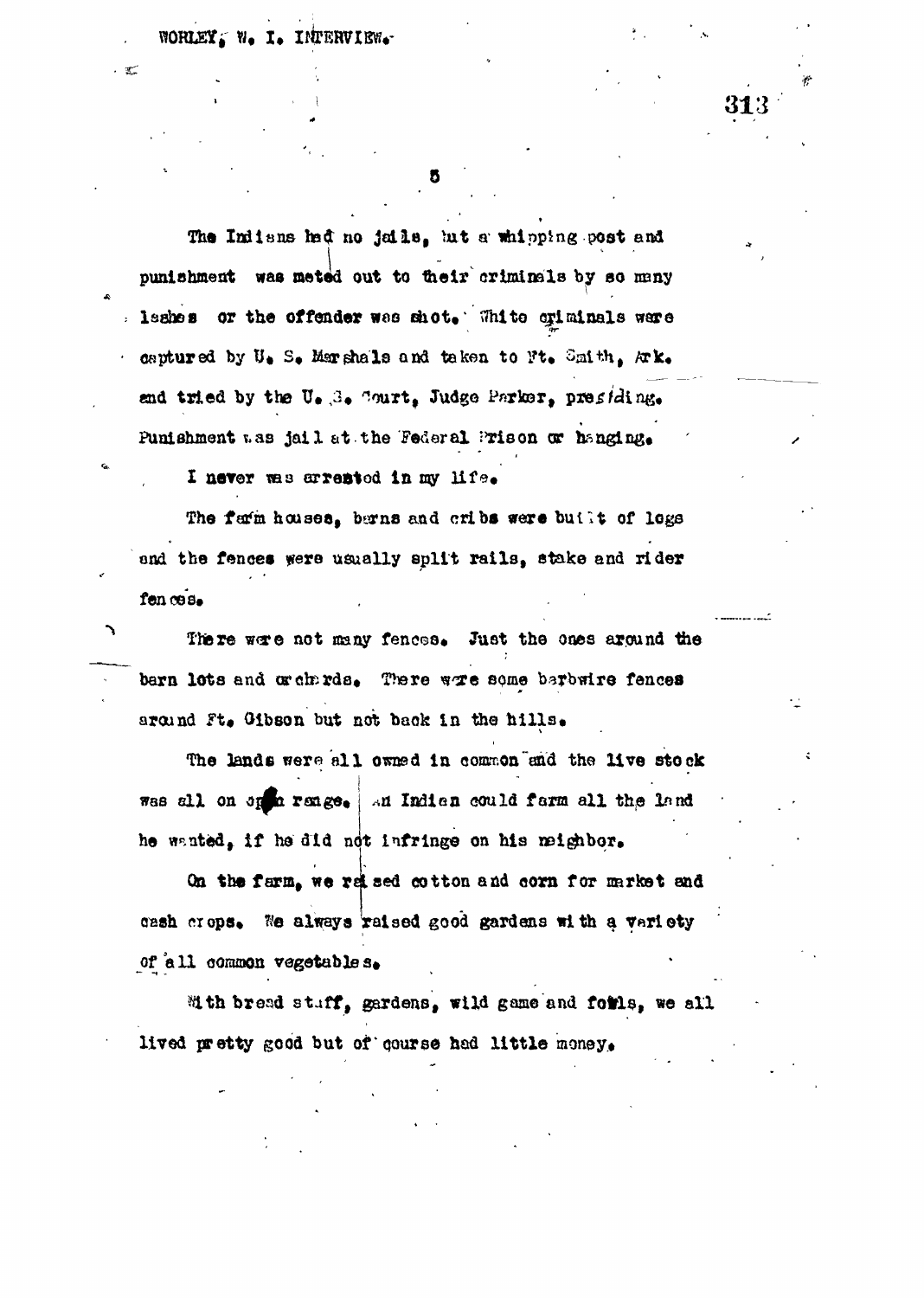WORLEY. W. I. INTERVIEW

31.

There was some mixed bloods that had large farm houses. or chards. large fields, mules, horses, cattle and hogs. This class was the rich, made off the full-bloods.

The full-bloods as a whole were poor folks, lived in log cabins, and only raised a few acres of orn and gardens in. little clearings. Their live stock consisted of a horse or two, a cow, and a few hogs that ran in the woods and lived on the mast.

The Therekees hed good schools and they had a law where the Therokee children had to attend school, it was compulsory. They had no excuse for they furnished free school books. They hed schools all over the Nation and the buildings were usually built of logs. The teacher's salary in these shuols was not much. They taught English in all the schools.

They had a national achool, called the Female Seminary at Tahlequah. This was a beautiful building and had many able and capable teachers. The <sup>B</sup>oys Seninary was also a good building, south of Tahlequah near Park Hill. There was a Cherokee Asylum at the present location of the Sequoyah Treining School and an Orphan-Asylum near the pres nt town of Salina, Oklahoma.

The Indians paid no taxes as we do now. Their officials and schools were paid and supported by license fees and annuities.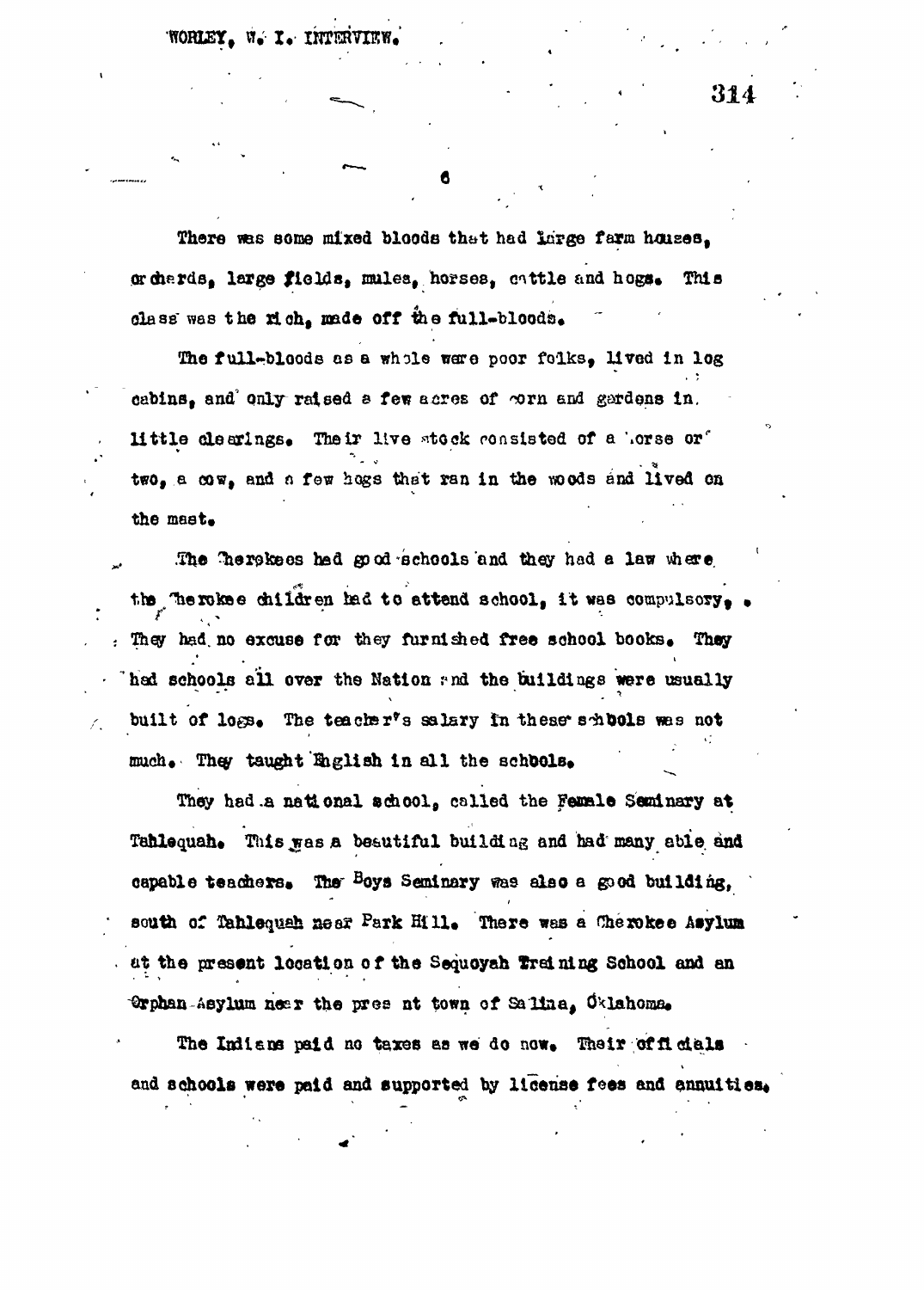Many whites and Indians inter-married. If a white man wanted to marry a Therokee woman, the man had to get ten citizens of the tribe to vouch for his good character before a license would be issued. Of course a lot of them never so married, but lived together and these Indian women were known as common law sives, but they lost their dtizenship in the tribe.

White people continued to pour into the Territory and subscription schools were butlit but these were poor schools; but better stores, hotels, churches came into their own, due to more railroads and easier contact with the states.

Our roads were poor, bridges few, and lots of hold-ups by the outlaws, cattle stealing and fobberies of all kinds. Some of the ferries on some of the main roads were the Nevins Ferry that crossed the Arkansas River at the mouth of Grand River. It was owned by Julia and Mose Nevins.

The Junior Emith Ferry crossed the Arkansas river and cared for the people on the east side of the river in getting to their trading point of Braggs. Indian Territory out of the Gooseneck Bend District. It was owned by Junior Smith, father of our present Muskogee, jounty Commissioner, Bud Smith. This ferry was out about 2 miles south and 10 miles east of Muskogee Indian Territory.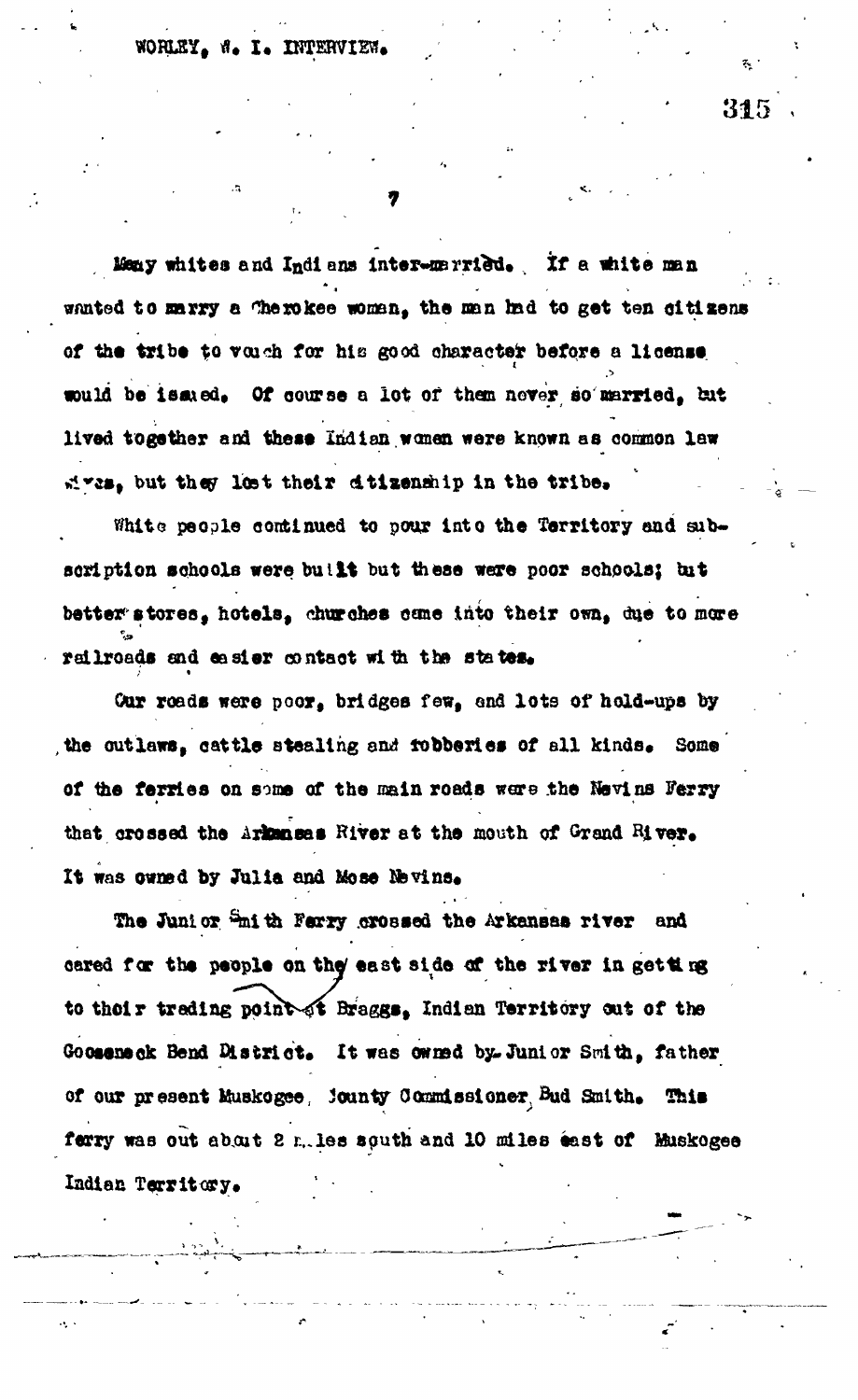The Roger Ferry 'crossed the Arkansas River south of the pres nt highway bridge on Highway'64, Muskdgee to Ft. Gibson.

Rabbit Ford was down stream across the Arkansas river from Romers Ferry.

French Ferry was across. Grend River nothwest of the fort at Ft. Gibson and was owned by Tom French.

On the old-road from Ft. Gibson to Tahlequah was a little village of Maynerd on Maynerd Bayou, which would. be about  $\frac{1}{4}$  mile north and 1 mile east of the present Perkins school. This Bayou together with all creeks were forded. At the village was a store min by a Mr. Hendricks. I. remember Pete Sparks as being one of the old stage drivers. It was on the "alker Pl ce near Mayndrd where I first worked when I came to the Territory. The town of Maynard no longer exists.

I arrived at Ft. Gibson before the troops were moved out of the barracks. They moved out late in 1888. then in the spring of 1889 seven or eight hundred soldiers came back at or mear the old National Cemetery at Ft. Gibson in tents and stayed for 4 or 5 months and then they left, to never return.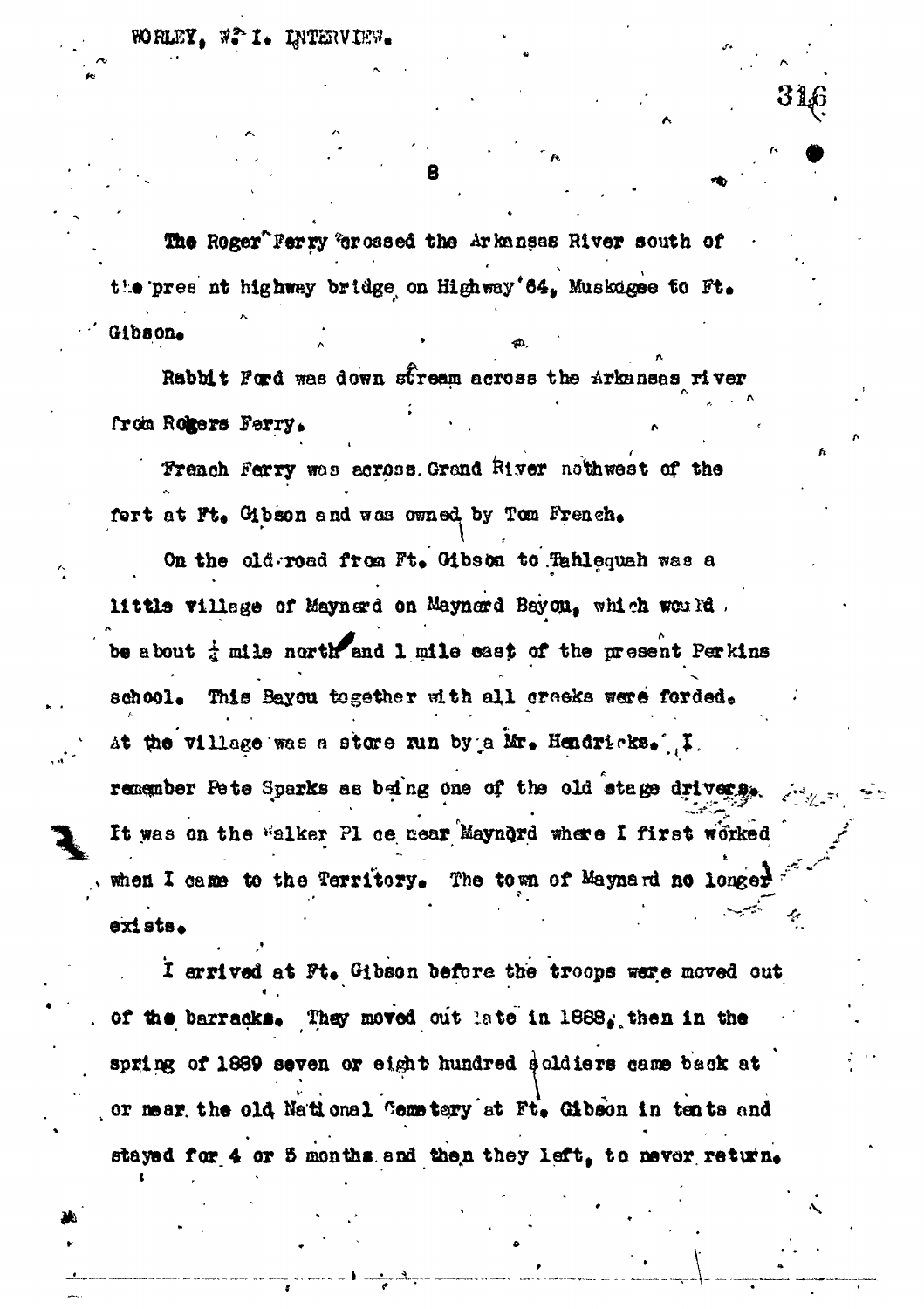WORLEY, W. I. INTERVIEW.

I remember a Captain John & Lee, who was one of the last  $tr\circ$ ps to be there.

Steamboats used to travel the Arkansas river to Nevins Ferry. I tremanber some of the boats as being the Border City. Lucy Walker, Myrtle B. Mary D. and others.

There  $e^{it^2/2}$  a number of fanches and on some of them I worked. On the M-Daniel ranch I worked one year as a farm hand and 2 years as a cow puncher. I never cared much for cow punching. The McDanigl ranch was in the Brushy Mountain District sbout 10 miles southeast of Muskagee. This ranch handled from 10,000 to 15000 head of cattle yearly. Their brand was the triengle.

I knew of the Severs Ranch. It was loc ted near the present town of Bald Hill, Okla. It was owned by F. S. Severs. Handled 20,000 or 25,000 head and branded F. S.

The Spaulding Ranch was over on Cloud Creek near the present town of <sup>B</sup>oynton, 6kla. It was owned by H. B. Spailding. They handled 25.000 hoad yearly. Their brand was the "Lazy S".

I knew of many ranches but it has been so long it's just a remembrance.. Will "hote Ranch was on Georgia Fork "reek. Frank Smith on Dierdy Creek otd.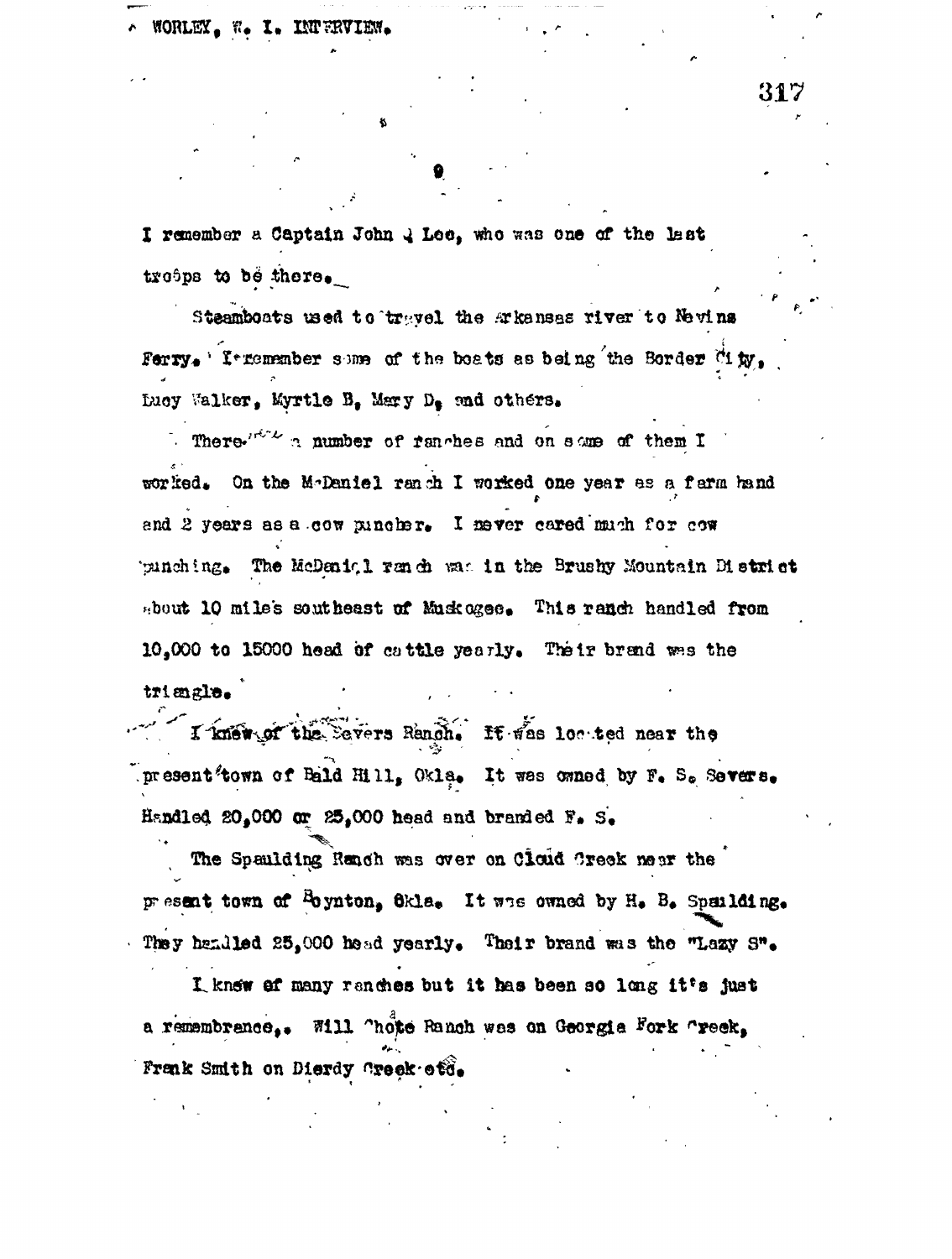318

I traded mostly at Muskogee and Ft. Gibson. Before banks operated and money w s scarce, merchants printed script. we used for money. I heard F. H. Nash at Ft. Gibson put out script, the people called Dog Head money but I never handled any of this but I have handled the Spaulding Script. This was a green piese of paper, the size of our present paper money. It had Speniding's picture on one end and the amount on the other. The first bank spened in Muskegee in 1839. Some of the early Merchants were the Turners, Spallsings and Robbs in Muskegee and Johnny Scott. Will and F. H. Nash in Ft. Gibson with Drs.Fuller and McBride'in Ft. Gibson.

The doctors had to pull teeth, operate and doctor all diseases. They did not have specialists as they do now.

The Indians doctored with barks, roots and herbs of all kimls. The megroes doctored a great deal as the Indians and I suppose they le rned it from the Indi ns.

There was much lawlessness and some of the outstanding ones were Jim French, Milo Creckmore, Chorokee Bill, Bill Nails, Bill Cook. Verdigris Kid. Al Jennings and the Buck Gang.

Some of the U. S. Marshalt were Bud Ledbetter. Ike Rogers. Bazz Reeves; and Tuxie Miller, a Cherokes, that l'ves here in town now was an Indian Police.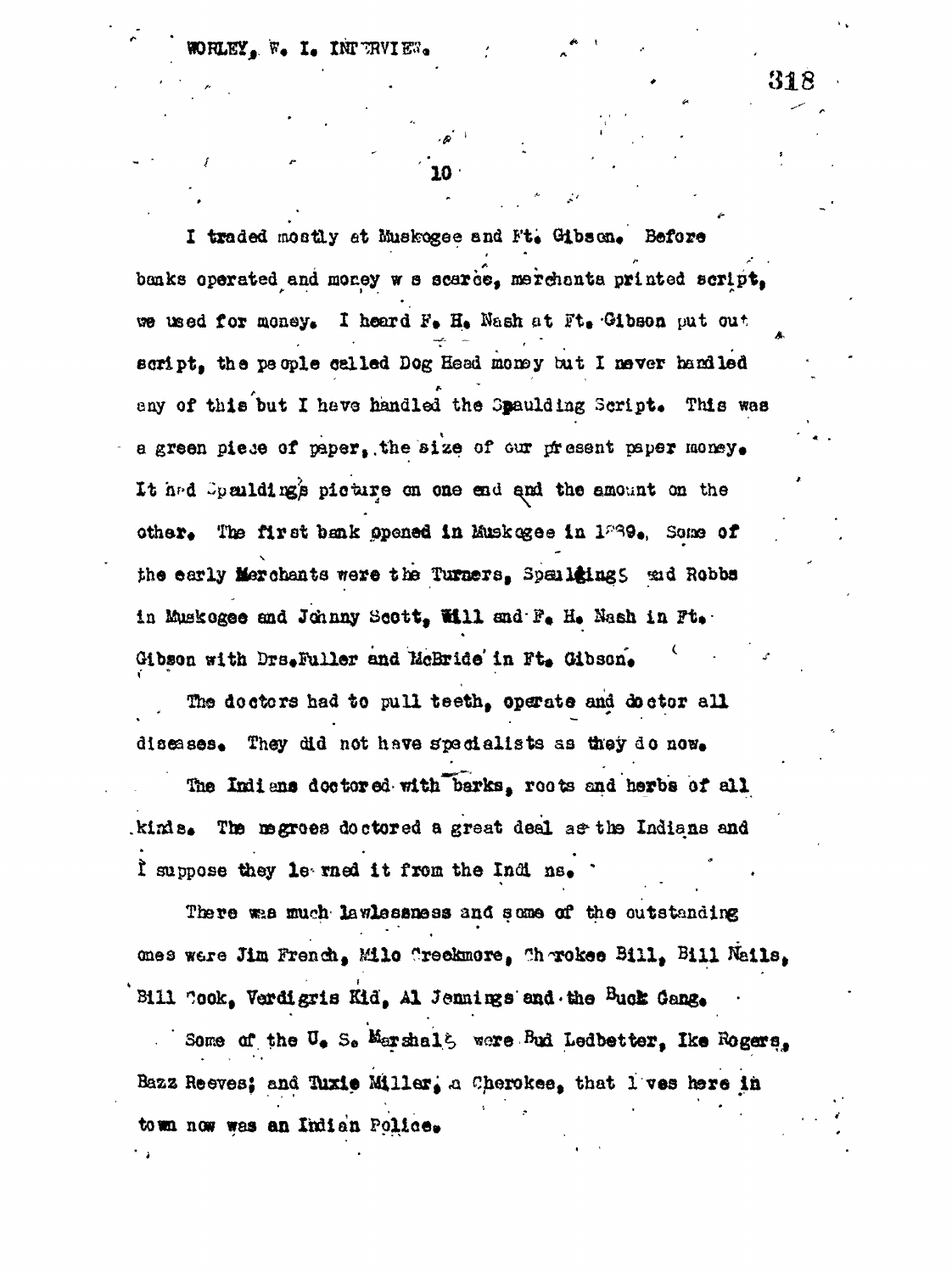**11 -**

Along in 1894 the Dawss Commission was set up in the Territory to give the Indians certain lands to be theirs and do away with it belonging to all in general. Again my wife's people tried to prove d tizenship but never did. Indians were enrolled so the land could be divided. It took time to make the rolls and appreise the land. This appraisel was necessary because the land varied so much in quality. **Finally each one enrolled, was given a certain number of** acres, according to the class of lend. Negroes were also included in these allotments. They were called Freedmen.

**' N**

**Besides the Indians getting allotments, they also got** paid some Strip money about the "same time, on account of the opening of the Cherokee Strip to white settlers. I never tried to get any land on this account.

**There was finally talk of making the Indian Territory a** State and of course the Territory came into Statehood in 1907. The INdiana protested against Statehood but it did no good.

Schools were better all the time but Statehood did away **with much lawlessness and oaused us to have the good schools** .and. churches that we have today.

**In the early days people, en joyed themselves as much or** more than now.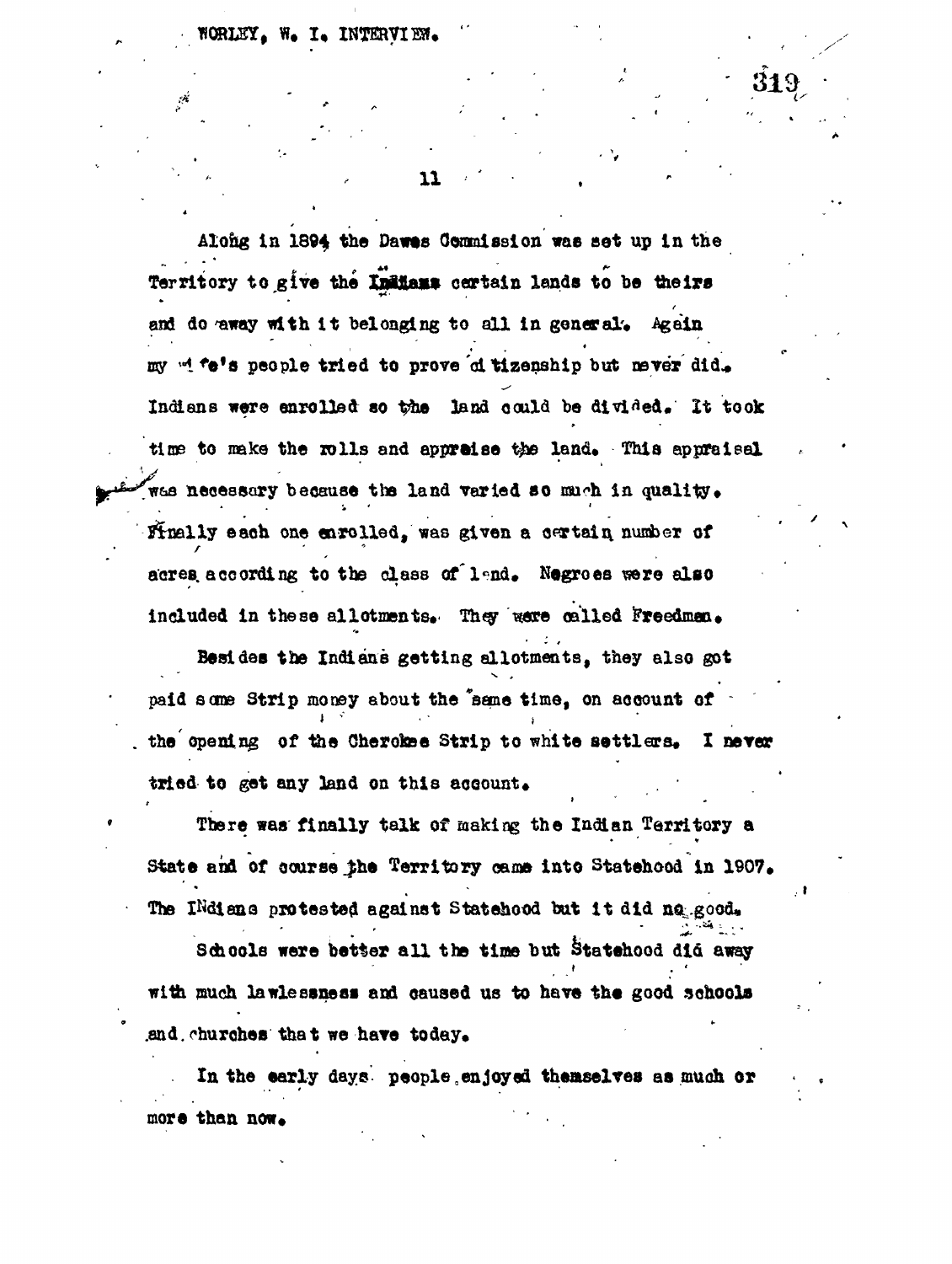**WORLEY, W. I. INTERVIES** 

۰

I was comparatively an oldiman then sbout 50, but I liked horse rading and watched the younger ones at ball. genes. Shooting contests and the like. Te would go to church and camp meetings and on Sundays visit a lot with oup friends and neighbors.

I didn't care for dances but the young folks had dances, old square dences. They didn't know what a Jazz band was, just some body played the findle and picked the guitar.

The Luisans had stomp denoes ever on Walkers place at Maynard but I never attended any of them.

## COMMENTS.

Mr. Worley impresses the interviewer as a man who geined his education from practical experience. That he has lived silife of toil and sacrifice for his family. You can't imagine, hew active he is at the age of 96. Of course he is bent with age, but he goes about working in his garden and among his chickens. The interviewer found him upon his arrival at his home, helping his grown grandchildren unl02<sup>d</sup> dirt. to fill in their backyard.

The daily newspaper "Muskogee Phoenix" pleces in the hands of the oldest white man a gold cane to be his until death. Mr.